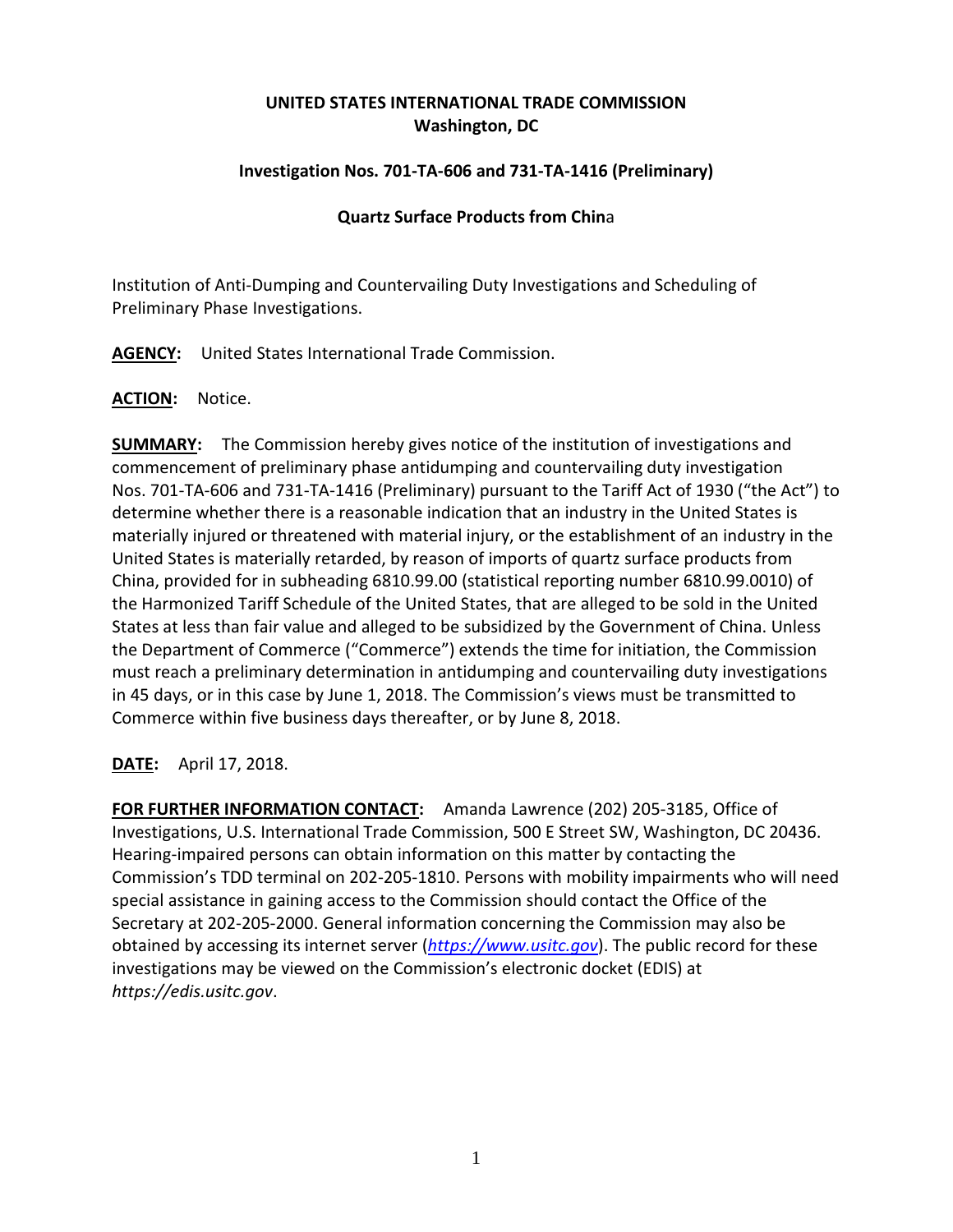#### **SUPPLEMENTARY INFORMATION:**

**Background.**--These investigations are being instituted, pursuant to sections 703(a) and 733(a) of the Tariff Act of 1930 (19 U.S.C. 1671b(a) and 1673b(a)), in response to a petition filed on April 17, 2018, by Cambria Company LLC, Eden Prairie, Minnesota.

For further information concerning the conduct of these investigations and rules of general application, consult the Commission's Rules of Practice and Procedure, part 201, subparts A and B (19 CFR part 201), and part 207, subparts A and B (19 CFR part 207).

**Participation in the investigations and public service list.**--Persons (other than petitioners) wishing to participate in the investigations as parties must file an entry of appearance with the Secretary to the Commission, as provided in sections 201.11 and 207.10 of the Commission's rules, not later than seven days after publication of this notice in the *Federal Register*. Industrial users and (if the merchandise under investigation is sold at the retail level) representative consumer organizations have the right to appear as parties in Commission antidumping duty and countervailing duty investigations. The Secretary will prepare a public service list containing the names and addresses of all persons, or their representatives, who are parties to these investigations upon the expiration of the period for filing entries of appearance.

**Limited disclosure of business proprietary information (BPI) under an administrative protective order (APO) and BPI service list.**--Pursuant to section 207.7(a) of the Commission's rules, the Secretary will make BPI gathered in these investigations available to authorized applicants representing interested parties (as defined in 19 U.S.C. 1677(9)) who are parties to the investigations under the APO issued in the investigations, provided that the application is made not later than seven days after the publication of this notice in the *Federal Register*. A separate service list will be maintained by the Secretary for those parties authorized to receive BPI under the APO.

**Conference.**--The Commission's Director of Investigations has scheduled a conference in connection with these investigations for 9:30 a.m. on Tuesday, May 8, 2018, at the U.S. International Trade Commission Building, 500 E Street SW, Washington, DC. Requests to appear at the conference should be emailed to [preliminaryconferences@usitc.gov](mailto:preliminaryconferences@usitc.gov) (DO NOT FILE ON EDIS) on or before May 4, 2018. Parties in support of the imposition of countervailing and antidumping duties in these investigations and parties in opposition to the imposition of such duties will each be collectively allocated one hour within which to make an oral presentation at the conference. A nonparty who has testimony that may aid the Commission's deliberations may request permission to present a short statement at the conference.

**Written submissions.**--As provided in sections 201.8 and 207.15 of the Commission's rules, any person may submit to the Commission on or before May 11, 2018, a written brief containing information and arguments pertinent to the subject matter of the investigations. Parties may file written testimony in connection with their presentation at the conference. All written submissions must conform with the provisions of section 201.8 of the Commission's rules; any submissions that contain BPI must also conform with the requirements of sections 201.6, 207.3, and 207.7 of the Commission's rules. The Commission's Handbook on E-Filing,